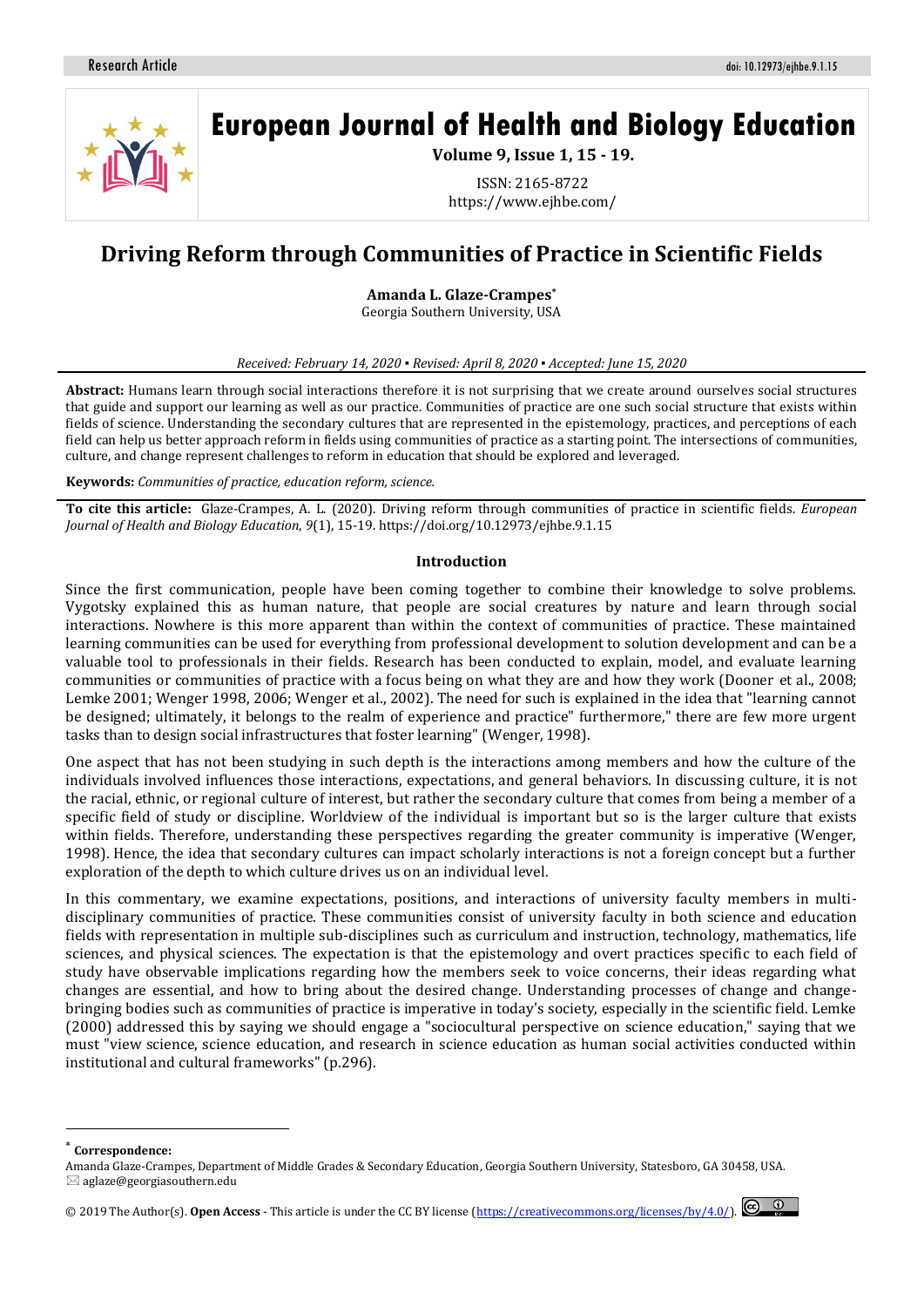The present movement in education and the workforce builds upon the concepts of discovery, inquiry, and the ability to solve problems and work with teams to improve performance. Change has to occur in how we are preparing students to address these issues. One particular focus is reform in science education, where the opportunity to learn discovery and inquiry methods is imperative for a scientifically literate society (e.g., Gess-Newsom, Southerland, Johnston & Woodbury, 2003; Sunal et al., 2009; Weld, Ophus, & Hanna 2009). One method implemented to address reform is the creation of communities of practice among science professors, science educators, and science teacher educators to align goals across levels, establish resource pools, and device methods by which change can occur. To formulate models and guidelines to aid in creating such communities, we must first understand how these communities work on a smaller scale and what factors influence their performance. It is not complicated to come together in small learning groups with persons of shared interest and background. However, the concept becomes more complicated in real-world applications where often the members who come together to combine knowledge, share resources, and generate solutions are from widely varied fields, levels of expertise, and both primary and secondary cultures.

### **Literature Review**

In the past thirty years, the concept of culture has moved to a position of great importance in education. Numerous studies examine the role of culture in learning with culture taking on the persona of community interactions. Culture represents sets of beliefs, behaviors, and ideas shared among members in a group. In his text on cultural psychology, Heine (2008), specifically defined culture as "any kind of idea, belief, technology, habit, or practice acquired through learning from others" (p.3). These elements are the definition commonly examined in research regarding learning. However, most of the cultures of focus are taken from the racial, ethnic, or sociological point of view, not from the viewpoint of a culture-across-cultures viewpoint. Due to the nature of the literature and minute amount of data gathered that deals explicitly with scientific cultures in communities of practice and how those cultures influence the members, research data has been collected from sources that are parallel to the topic, or bisect communities of practice, culture, science reform, and epistemology.

Culture is such a significant factor in the lives of human beings that an entire field of science is devoted to studying these interactions. Anthropologists have long sought to understand how social behaviors impact society and recognize these microcosms to be of great importance both developmentally and structurally. What we learn from these studies is that our culture directly influences our behaviors, expectations, and beliefs. With this noted, culture extends beyond the first groups to which we belong to those we choose for membership. Culture herein extends to all groups in which we have shared practice, especially those relative to our chosen fields of study. Bruner (1996) evaluated culture as part of the formation of the mind, and thus a key to how we learn. Considering that cultures are essential in education reform, each person has a history of learning, which works, in effect, like a blueprint for their expectations of learners. Knowing that learning is social, we can look beyond the culture of learning from a personal origination viewpoint and examine how every culture in which a person becomes ensconced influences their perceptions and expectations for learning.

It is important, therefore, to explore the influence of cultures that operate across these traditional boundaries and are, in a sense, secondary cultures to the participants. These would be the cultures of the disciplines, meaning the expectations, behaviors, and beliefs shared among members of specific fields of study. In this case, the secondary cultures of the individual participants in communities of practice geared toward science education reform. Each member of these communities, regardless of their primary cultural background, carry with them the culture of their respective discipline. Represented in the groups are pure scientists from fields such as biology, chemistry, and physics, with various sub-disciplines as well as science educators. It is important to note that this commentary focuses on the cultures of the individual's discipline, how those cultures manifest in the interactions among members, and how the cultures influence member's perceptions or expectations regarding reform in science education.

Focusing on the field instead of the learner requires defining the culture at the professional level beyond the social. From this angle, culture represents "aggregate patterns and dynamics that are on display in expert practice and that vary in different settings of expertise" (Cetina, 1999). Using this definition, we can examine how members of specific disciplines become part of a secondary culture via their training, participation, and acceptance as part of the field of study. The author further describes the sciences themselves as many divided cultures, with each branch holding its own "machinery of knowledge construction," that science itself is a field not unified in practice or design (Cetina 1999). Science separates into two broad general categories, the natural or life science and the physical sciences. Each field subdivides into any imaginable number of subfields, each of which has its own diverse set of norms and behaviors. For this investigation, examining the sciences through a more macroscopic lens, with some focus on the specific habits attributed to individuals based on their specific topics of expertise within their discipline. We will consider the general categories of biology, physics, chemistry, and the environmental sciences.

When dealing with groups of individuals in the sciences, it is crucial to note that there is an existing gap between those considered scientists and those called science educators. Lemke (2000) established eight questions regarding the nature of science and education. They gave that charge that they are answered from the perspective of science and science education, recognizing a substantive difference in how each conceptualizes knowledge and the processes of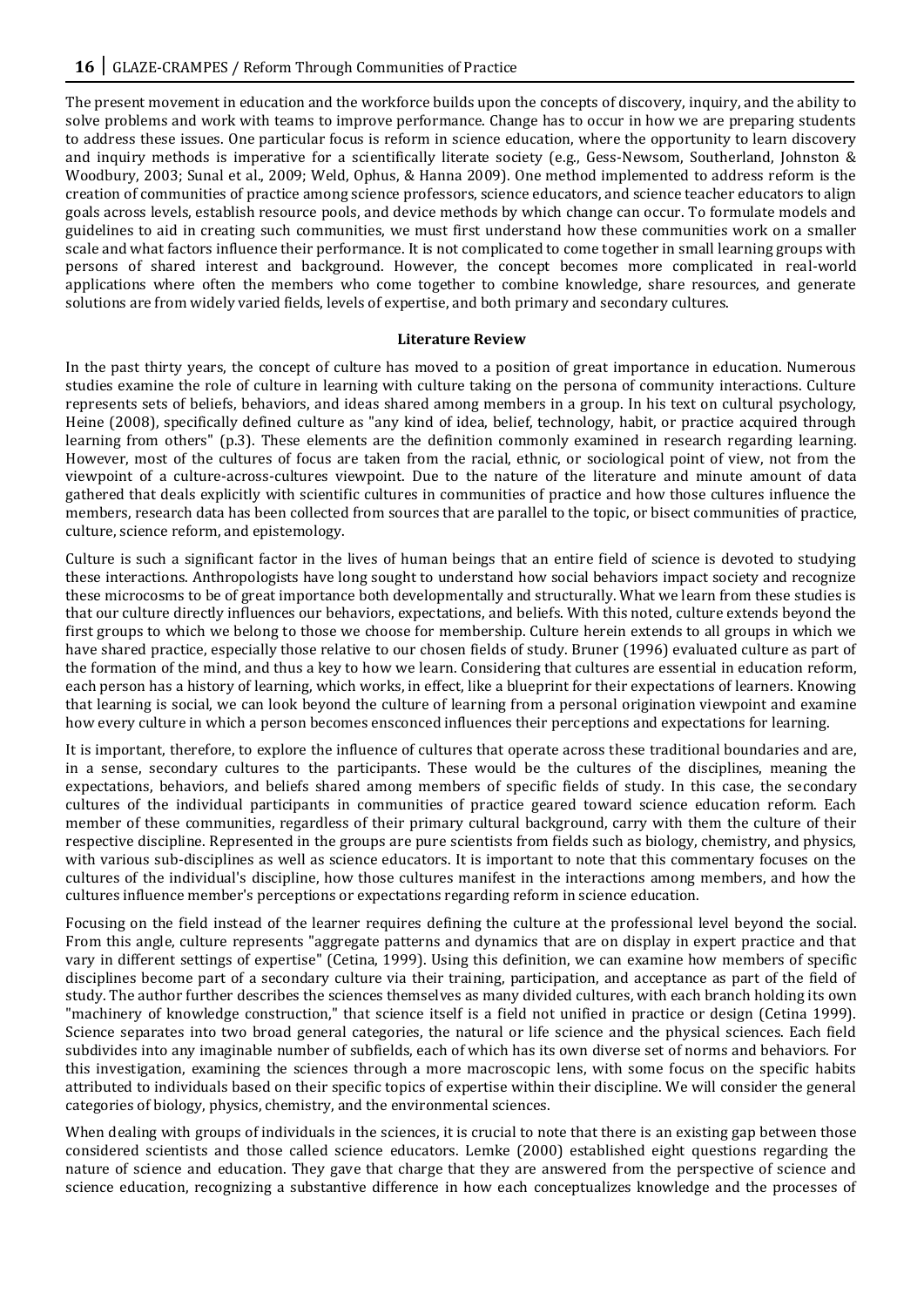learning and that sciences cannot be generalized. Each science is a body in and of itself, as different in epistemology and culture from the other sciences as it is from the field of education that it seeks to aid in reform.

Cetina (1999) took the time to investigate the cultural differences between members of the biological science community and the physics community. The most striking observation was how they acquire and disseminate knowledge. In short, those in the field of biology were more likely to work in solitary conditions or among a select group of peers to gather data and make observations. They were also less likely to share information before public sharing through means such as publication. In stark contrast, those in the physics field, especially her observations at the CERN research facility, were more likely to operate in large groups of peers with representation across subdisciplines. The amount of sharing of both knowledge and resources were exponentially more remarkable than that of the other field. Therefore, at the root of the community, some fields by culture would be more likely to participate and actively engage in communities of practice than others. The existence of specific cultures among disciplines can affect if and how members are part of these processes.

Two fields that highly differences in culture are structural chemistry and experimental physics (Cetina, 1999). To understand fields, we must look at their epistemology, knowledge generation, and methods of approach. Kuhn (1996) best embodies the concept of scientific research, detailing that scientists do not set out to find new things, but rather operate within existing paradigms of knowledge, and, more often than not, the discovery of some new phenomenon is purely the result of accidentally garnering unexpected results when testing known phenomenon (Chapters 1 through 7). Scientists, in general, hold themselves and their peers within sets of boundaries unique to each field and the paradigms that formulate accepted knowledge and principles within that field. Through extended interviews and observations of interactions among members of cross-disciplinary, science-reform charged, communities of practice, it is expected that connect the community activities to the individual member's secondary cultural beliefs and expectations.

### **Methodology**

# *Research Goal*

The goal of this discussion is to frame the need to explore interactions of different cultures of existing communities of practice and the role they play in driving reform in STEM education settings where interdisciplinary communities are being built.

#### **Result and Discussion**

### *Intersecting cultures impact education reform*

Reform in any area is a cumulative process that comes about through careful coordination among stakeholders. "Reforms that seek to change the fundamental structures, cultures, and pedagogies in schools are inherently difficult to implement and sustain," according to Cuban 1988 (as cited in Gess-Newsome et al., 2003). Education reform is no exception. With stakeholders at every level of education, both as students and instructors, and society itself, it is vital to have representation in the reform process to enable smooth transitions between levels. Weld et al. (2009) examined the variation of goals across the secondary and post-secondary levels identifying gaps in goals and expectations between the levels by surveying 6000 educators throughout the United States (p.2). They noted incongruence between the secondary and post-secondary goals and a complete lack of agreement on goals among the disciplines at the postsecondary level (Weld et al., 2009).

Across the research, there is a pattern of expanding the traditional idea of the learning community into a body used to bring about growth and change. Brooks (2010), noted in research to establish a faculty community model, that fostering community to bring about long-term changes in higher education is supported by a growing volume of evidential research (p.263). The criteria for reform place much focus on the need for support, communication, and continued evaluation, especially in the area of science education reform, so this method can address each concern while allowing input from stakeholders involved. What is unknown is how to create a specific but nearly universal model for these communities that apply to most groups.

Many models for reform and communities exist, but most are limited in application to other groups. Gess-Newsome et al., (2003) confirmed this in their generation of the Teacher-Centered Systemic Reform model (TCSR), a reform model generated from within-case and cross-case study data in a four-year post-secondary science program. One aspect that plays into this difficulty is the background of the membership, specifically the cultures that dictate the expectations and approach of members of a specific field. Further exploration of epistemological foundations is needed to understand why this could be an influential factor. Based on the demonstrations of these patterns of dissemination, interaction, and structure, one's field culture may play an integral role in how they approach and seek to bring about reform.

Changing teaching in the classroom has no lasting effect if the programs that train the instructors are not also adjusted to reflect the same change. This concept "smooth handoff" was addressed in a study by (Weld et al., 2009) in which they likened the transition across levels to running a relay race (p.1). The concept explained was that each leg of the race is only one piece of the big picture, so there must be a smooth transition. A team of the best runners in the world is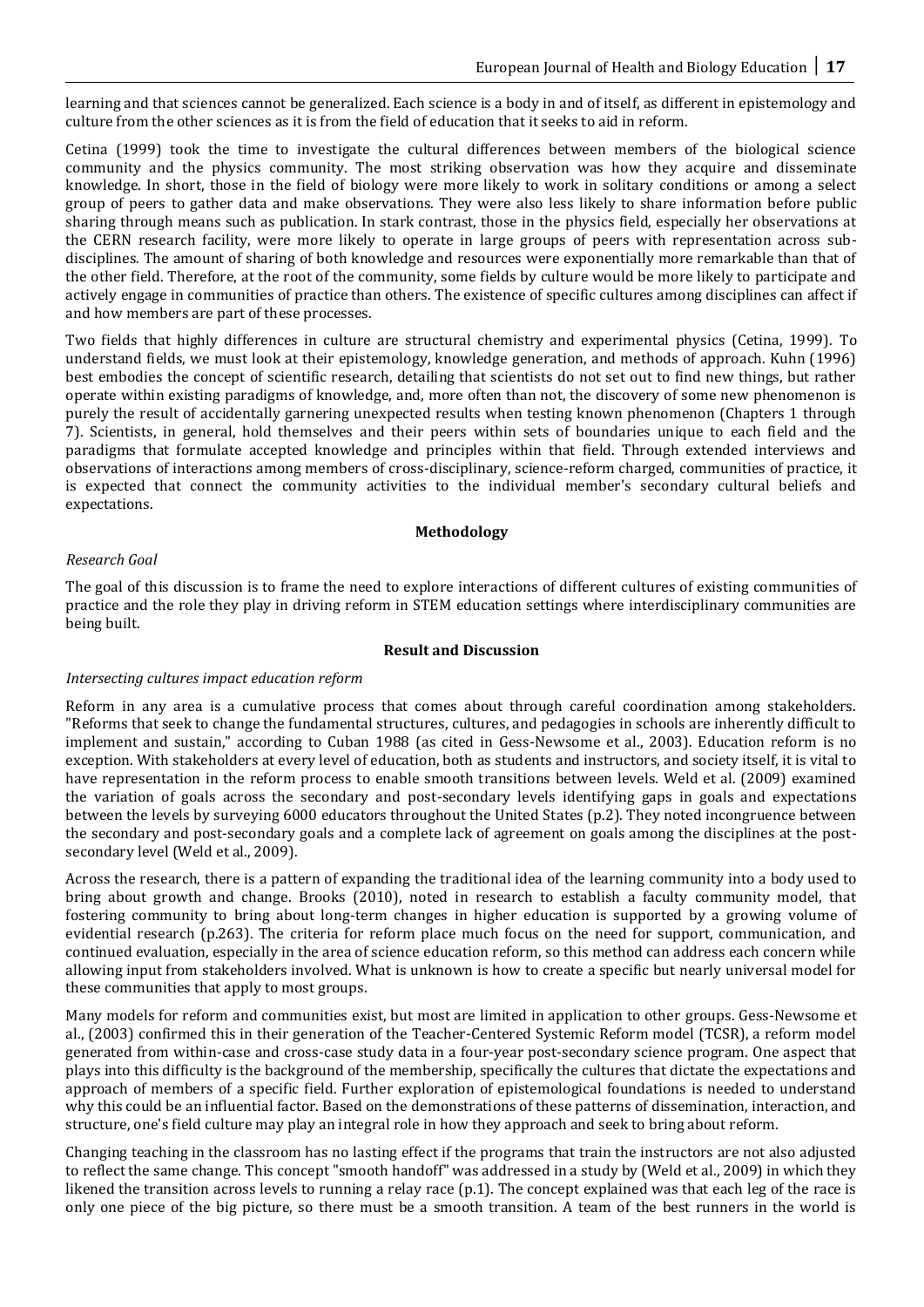virtually useless if the baton drops in their transition. Details are a challenge in education reform. Thus coordination across levels must be a critical factor in the selection of goals and approaches to change. In their study on undergraduate science reform, Sunal et al. (2009) identified eighteen criteria for bringing about change based on a national survey of higher education institutions (*n=103*) of differing Carnegie classifications (p.13). Among these criteria were nine criteria directly related to communication across levels of expertise, sharing of knowledge and resources, and continual learning for improvement (Sunal et al., 2009). These criteria, in short, represent the community of practice.

## *Communities of Practice can drive reform*

Wenger (2006) describes a community of practice as a group of people who come together to learn to share resources and knowledge in a shared field of interest (Communities of practice*,* paragraph 1). Communities of Practice are different from a meeting of friends or compatriots in that the model requires three conditions; domain, community, and practice. The research further established that communities of practice require three collective pieces: a community, a domain, and practice (Wenger, 2006). It is important to note that only bringing people together does not constitute a functional community of practice. Communities are first built by trust then members must come together with varying levels or fields of expertise in the agreement that they will seek answers to a shared problem. In short, they must have purposeful interactions among group members and shared goals.

The domain is an area of interest in which the members of the group have some commitment and expertise; in this case, the members are all experts in their fields, but the domain would be science education reform, a topic in which each has a vested interest and experience. Finally, there is a practical requirement. Wenger (1998) addresses explicitly practice as being "first and foremost a process by which we experience the world, and our engagement in it is meaningful (p.51). Simply gathering with a group of peers does not constitute practice. It is the "shared repertoire of resources" from the members as practitioners that enables the group to take action in some given direction, in this case, solving problems in science education (Wenger 2006).

Patterson (2002) explored the issue of reform through a lens of culture and how the cultures of the participants is directly tied to the design, implementation, and acceptance of reform; noting that "reform often has more to do with professional values and belief than what are known to be effective practices"(p.68). Since reform centers around the remodeling of "structure, culture, and pedagogy," understanding the background of community members in regard to these points is key to identifying how they will approach the change and what changes they will see as mandatory (Gess-Newsome et al., 2003). Wenger et al. (2002) have dedicated a novel study to the cultivation and continued maintenance of communities in business, education, and society that support the idea of communities of practice being a method of measurable success for reform (Chapters 1, 8 & 9). The community of practice approach to reform in science education is one that enables stakeholders from all levels to get involved in the process of deciding upon shared goals and methods. It adds to that change ideology the ability to institute change at both the organizational and beyond since the involvement of post-secondary science and education faculty would enable change in the training of the next generation of science education leaders. The inclusion of members enables a reform approach specific to the needs of both the members as well as problems too very area or district-specific concerns and shortfalls.

### **Conclusion**

The bodies of research surrounding communities of practice, reform, and culture provide clear operational definitions of what each entity represents as well as a general overview of how each has a place in science education. How these three entities interconnect, with each being altered by the other, is missing in the big picture. In the literature, we see how communities of practice can unite stakeholders and shift ownership of the reform process to members across levels. We see how primary culture is a critical influencing factor on how we learn, what our beliefs are, and how we approach the world as well as how the idea of our chosen field of study can operate as a secondary culture as we become ingrained within the constructs of both the behavioral and epistemological norms of that field. It is not a stretch then to expect that some interaction takes place between that secondary cultural construct and the methods, expectations, and general approach a participant undertakes in regard to membership in a reform community of practice. Within large communities of practice where there are shared goals but varying levels and fields of expertise, there exist differences in how each member approaches the reform process as well as what their expectations are for change. Based on this assumption, the need to understand how that culture influences these interactions can help us better understand how certain aspects of our secondary culture drive us to interact with others to bring about change in science education.

### **Suggestions**

In creating STEM communities, it is the position of this researcher that time first be spent defining and sharing about the initial communities of practice that exist in the component fields. Understanding the cultures, expectations, and practices of the individual fields makes possible the creation of a novel integrated community of practice where the goals, roles, expectations, and processes are clearly defined and vision for the community is shared in the way that it is